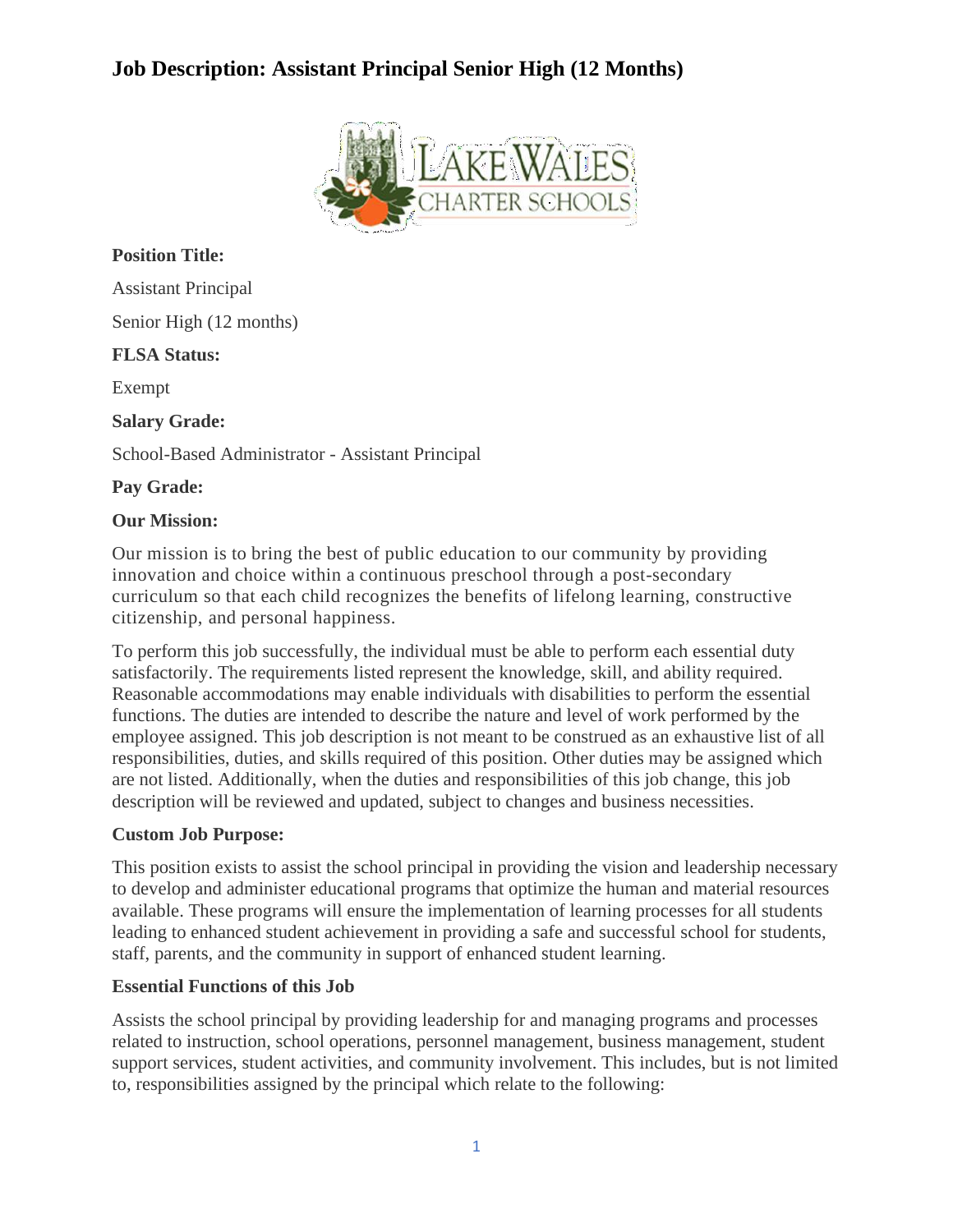\* achieving results on the school's student learning goals and directing energy, influence, and resources toward data analysis for instructional improvement, development, and implementation of quality standards-based curricula;

\* demonstrating that student learning is their top priority through practical leadership actions that build and support a learning organization focused on student success;

\* working collaboratively to develop and implement an instructional framework that aligns curriculum with state standards, effective instructional practices, student learning needs, and assessments;

\* recruiting, retaining, and developing an effective and diverse faculty and staff;

\* focusing on evidence, research, and classroom realities faced by teachers;

\* linking professional practice with student achievement to demonstrate the cause and effect relationship;

\* facilitating effective professional development;

\* monitoring implementation of critical initiatives;

\* securing and providing timely feedback to teachers so that feedback can be used to increase teacher professional practice;

\* providing structure for and monitoring of a school learning environment that improves learning for all of the school's diverse student population;

\* employing and monitoring a decision-making process that is based on vision, mission, and improvement priorities using facts and data;

\* managing the decision-making process, but not all decisions, using the technique to empower others and distribute leadership when appropriate;

\* establishing personal deadlines for self and the entire school;

\* using a transparent process for making decisions and articulating who makes which decisions;

\* actively cultivating, supporting, and developing other leaders within the school, modeling trust, competency, and integrity in ways that positively impact and inspire growth in other potential leaders;

\* managing the organization, operations, and facilities in ways that maximize the use of resources to promote a safe, efficient, legal, and effective learning environment;

\* effectively managing and delegating tasks and consistently demonstrating fiscal efficiency;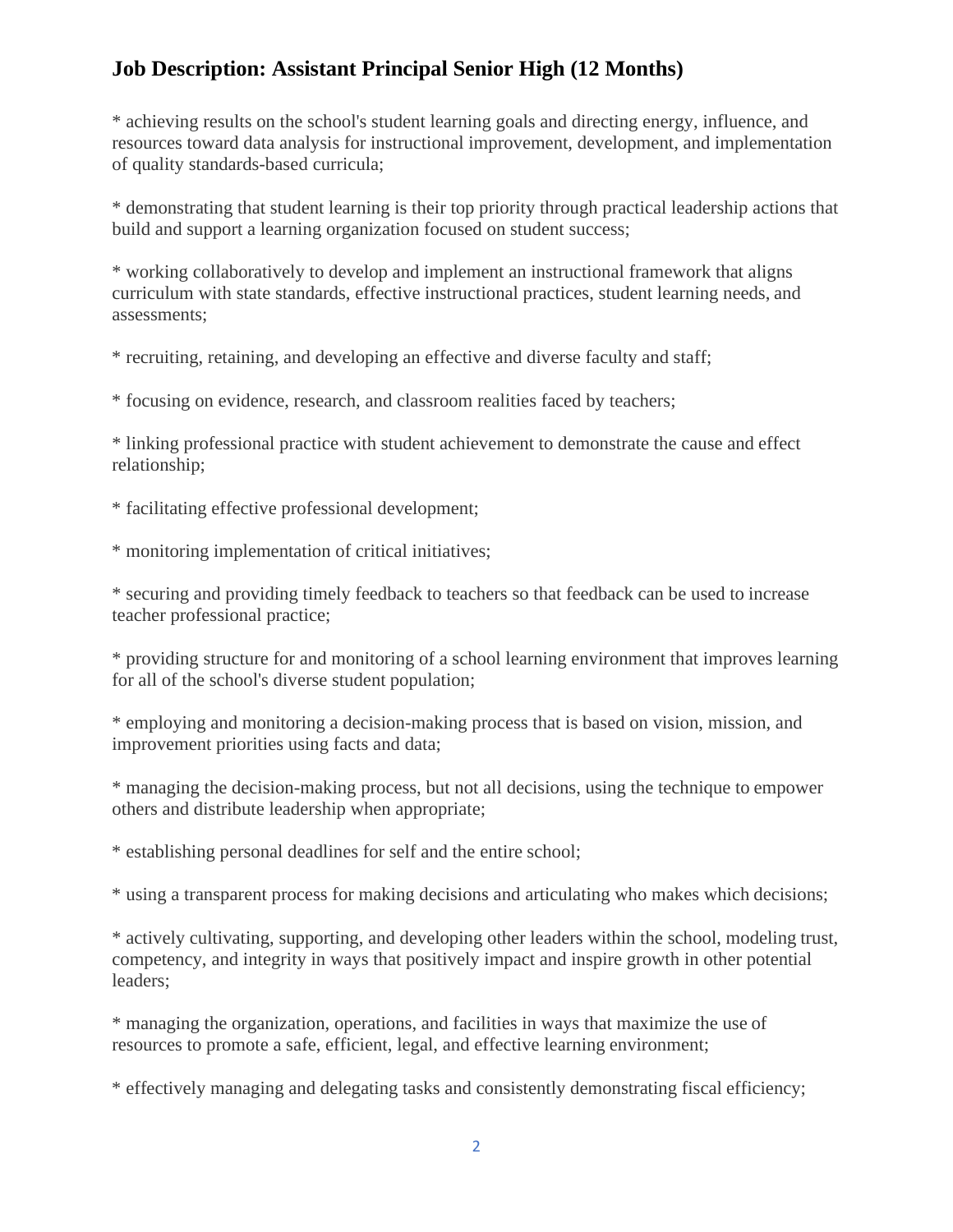\* understanding the benefits of going deeper with fewer initiatives as opposed to superficial coverage of everything;

\* using appropriate oral, written, and electronic communication and collaboration skills to accomplish school and system goals by practicing two-way communications, seeking to listen and learn from, and building and maintaining relationships with students, faculty, parents, and community;

\* managing a process of regular communications to staff and community, keeping all stakeholders engaged in the work of the school;

\* recognizing individuals for good work;

\* maintaining high visibility at school and in the community;

\* demonstrating personal and professional behaviors consistent with quality practices in education and as a community leader by staying informed on current research in education and showing their understanding of the research;

\* engaging in professional development opportunities that improve personal, professional practice and align with the needs of the school system;

\* generating a professional development focus in their school linked to the system-wide strategic objectives.

### **Non-Essential Functions of this Job**

Performs other duties as assigned.

### **Knowledge, Skills, and Abilities:**

Demonstrated behaviors related to each of the essential performance criteria for the position of a Florida School Leader as follows: Student Learning Results, Student Learning as a Priority, Instructional Plan Implementation, Faculty Development, Learning Environment, Decision Making, Leadership Development, School Management, Communication, and Professional and Ethical Behaviors. Bilingual/biliterate preferred.

## **Education, Experience, and Certification/License Requirements**

Membership in the Lake Wales Charter Schools Assistant Principal selection/appointment processes (AP Pool). Minimum Qualifications: Degree Masters. Certification: Administration and Supervision, Educational Leadership, or School Principal certification. Experience: Five years of successful teaching experience.